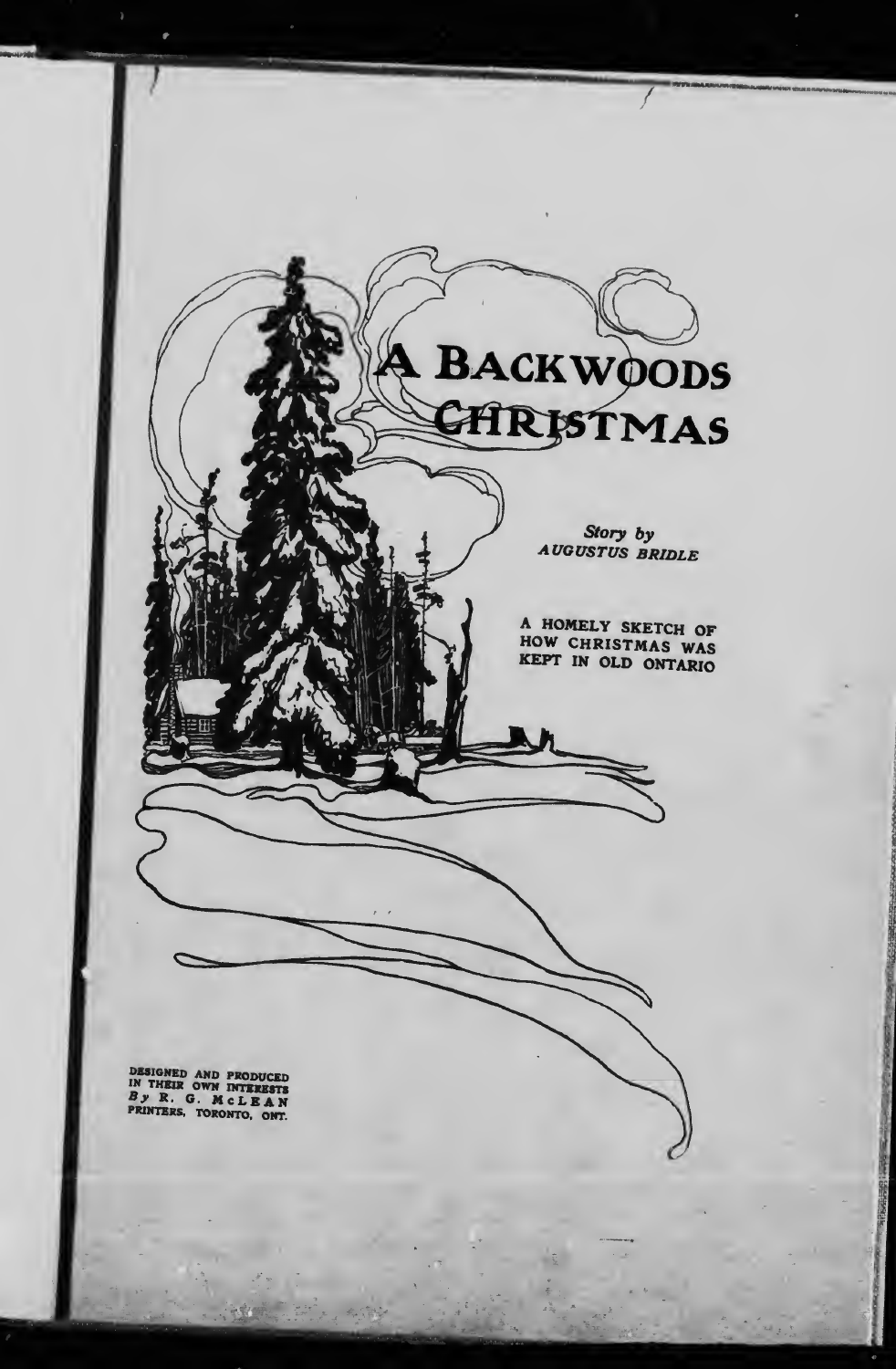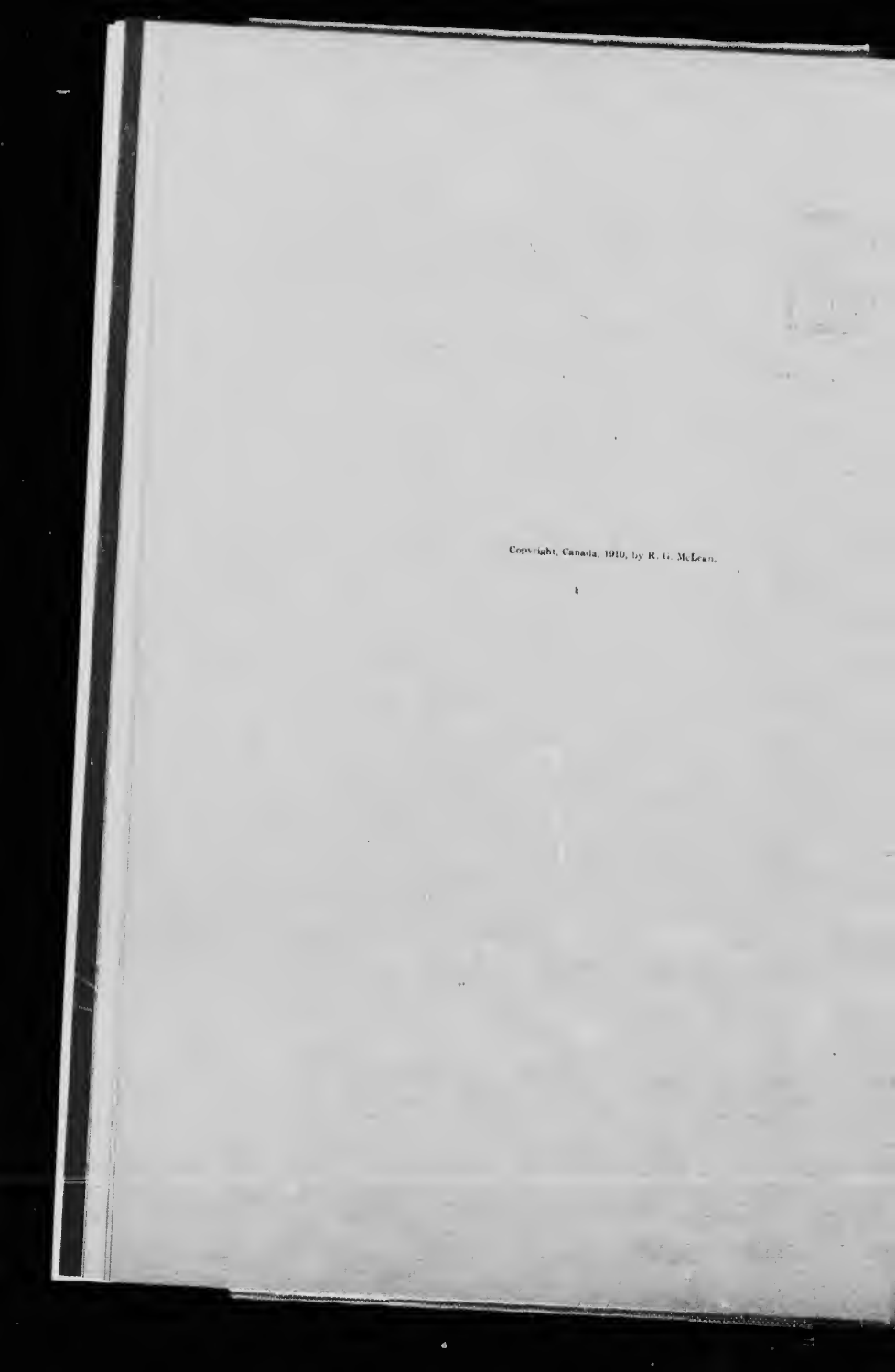

ACK on the Hunkers town line-"Where are you going Christmas?"-was very easy to answer. Hezckiah Howe and his family never went anywhere except every other year out to Uncle Martin Mc-Dowell's on the gravel road. Next year Uncle Martin and his folk drove in the big two-seated cutter-or the democrat-back to Hezekiah's. That was the general rule. They used to begin the agitation about keeping Christmas long before the last load of corn-fodder was hauled. Of course, in 1909, people like Uncle Martin just step to the "rural phone" and ring up in the commonplace way folk do 'n town. But even a letter was a roundabout affair in those days before Christmas had begun to be a big hurlyburly of trade and shopping. Writing paper and pens were hard to find and nobody seemed to have any stamps. So we had to begin talking up Christmas when we all drifted together at the township fair in October.

However, three times out of five the Christmas gathering was at our place; somewhat because at Hunkers we had the liveliest lot of young folk in the township-fifty-five children at the school, not counting the big ones in winter-and we were celebrated for our Christmas tree programmes in the church. One of the first symptoms of Christmas around the place was that the junior member of the family bought a jew's-harp upon which he practised all the tunes he knew, sitting back by the wood-box in the evenings, while mother knit mitts and the girls chopped mince-meat for the pies, and dad in his stockinged feet read the weekly paper.

There was an air of great plenty round the farmhouse at that time of the year. Hogs were killed and the pork-barrel was full of hams, shoulders and sides. The strawstack was not yet nibbled into caves by the cattle. Dried pumpkins were upon the rack over the stove and

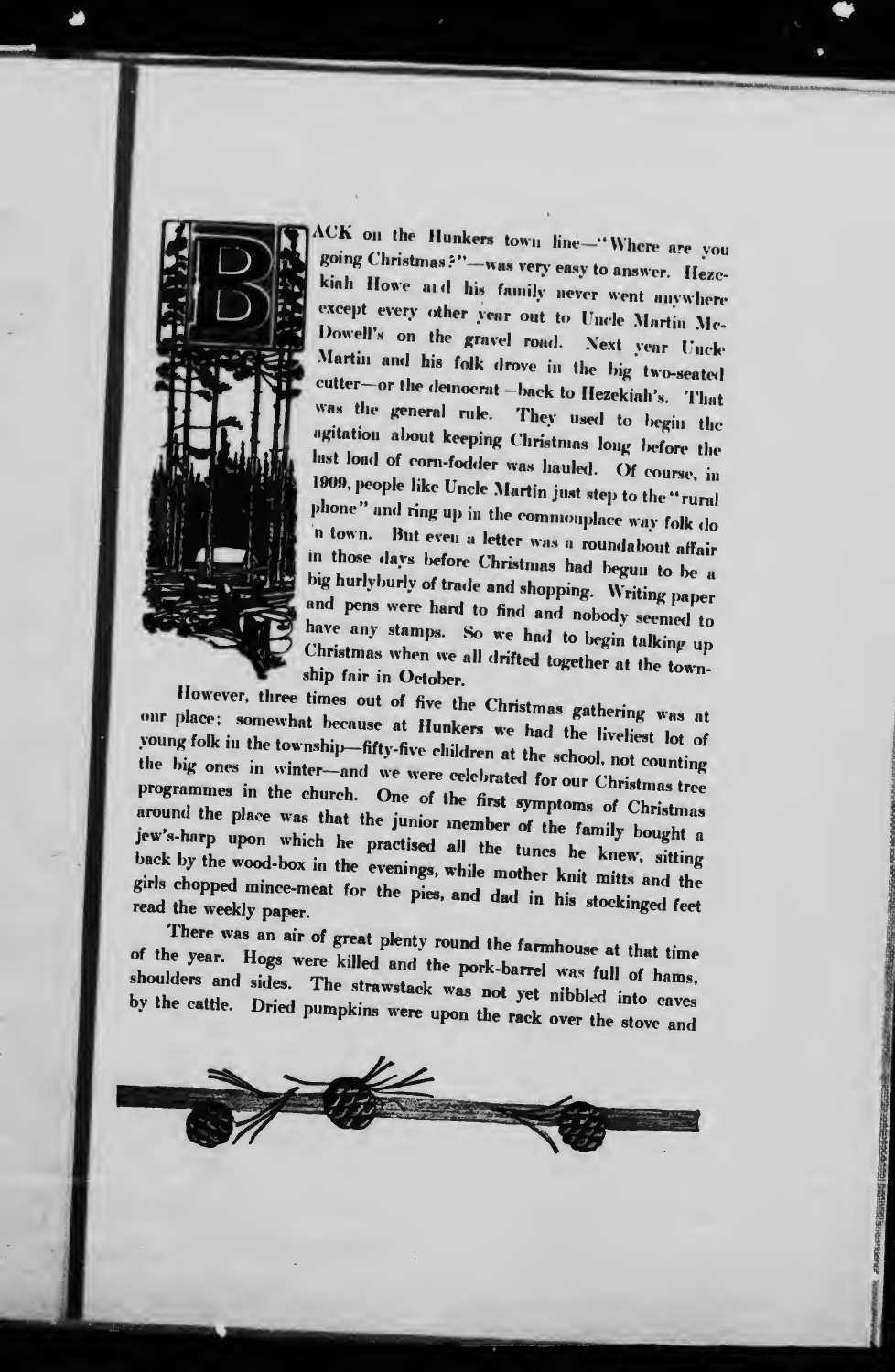dried apples hung by strings in thrifty festoons over the iron tea-kettl<br>and the pots. The shote pigs were in good for the iron tea-kettl and the pots. The shote pigs were in good form from running loose of hickory nuts and oak nuts—and there was still a hundred bushels of yellow Flint corn in the crib. Well-remembered, too, is that old butter bowl that the a hundred bushels o log-as fine a bit of natural grain as ever grew; and in that, during the Christmas week, one of the girls chopped the mince-meat. according to<br>directions from mother.<br>Raisins and brown sugar were very abundant round the kitchen

wood-box helped himself on the side to the raisins.<br>"You silly gilly! think I'm stonin' raisins for you to gollop 'm?" those nights. Between tunes on the jew's-harp, the junior from the

Maw changed the stitch on the wrist of the mitt and smiled as some<br>new melody struck up at the wood born and in I and smiled as some struck up at the wood-box; and dad at his weekly paper, one thumb in his braces, sprawled back in the light and unconscionsly patted his socked foot, not even hearing the clack of the chopping knife<br>in the butter-bowl.

Mercy me!" said mother. "You ketchin' another cold, Zeke?"<br>Hawgs is down agin" be smill 1.1 with

Ilawgs is down agin," he smiled broadly. "Knowed I got mine<br>Yes, sir. They'll be lower 'fore that'. Like off in time. where  $\overline{1}$  es, sir. They'll be lower 'fore they're higher, too."

most gobbled their heads off, I think," said mother, who rose to instruct<br>Julia on the precise admixture of mine Julia on the precise admixture of mince, raisins and brown sugar.<br>"Say bub, how's that Christmas has

"Say bub, how's that Christmas tree entertainment comin' awn?"<br>wanted to know suddenly as he roomed

All hunkadory. Practise agin to-morra night."<br>"Hinh! Down at the church, eh? Guess that woodpile's gitt'n low.<br>haul in another lood to men..." I'll haul in another load to-morra."<br>We never bought wood at the Hunkers church.

common those days and the rusty box stove had a big mouth.

"They say you gota be Santy Claus agin, dad."<br>"Shoot! "Bout time some o' you yunkers done that Santy Claus trick. I been borryin' that coonskin coat five seasons now."

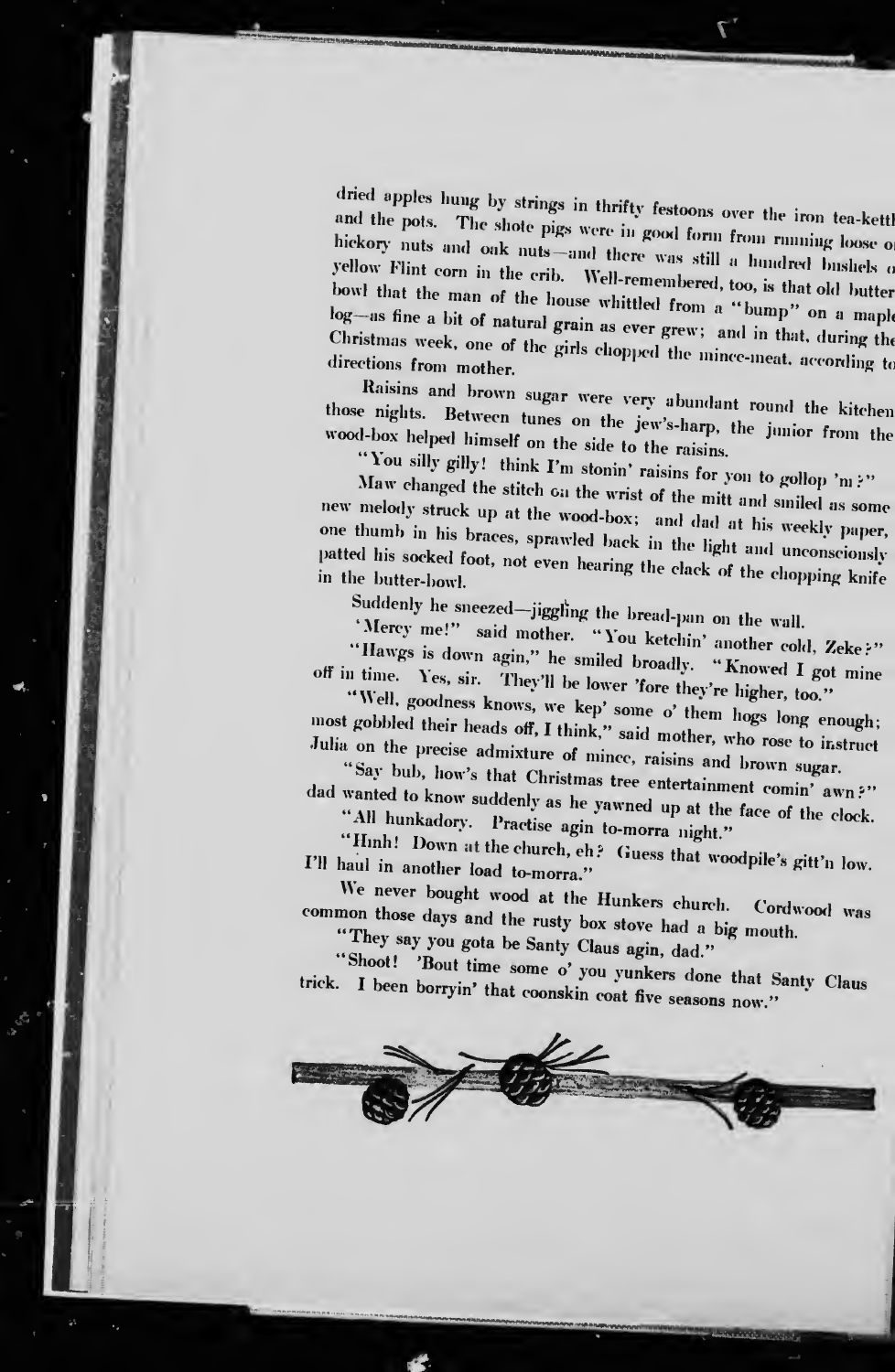tea-kettle loose on ushels of **Hutter**a maple ring the rding to

kitchen om the

 $\ln 2$ us some paper, ciously g knife

'eke ?'' mine

ough; struct  $w_n$  ?" clock.

low.

was

'laus

Pretty good programme, David?" asked mother.<br>"Good as the wheat. Two mouth-orgin

•MMMMMMMWNMM

Good as the wheat. Two mouth-orgin solos, maw-three<br>recitations and two dialogues; hull slather o' songs; two er three speeches-lemme see, oh yes! and a couple 'v orgun solos by blind Jimmy Morgan."

"Aint you forgot something -very important?" asked<br>Julia, who proceeded to "give it away" that David was to perform a jew's-harp duet with the mouthorgan.

"Aw, give us <sup>a</sup> rest, sis!" The boy slammed <sup>a</sup> couple of hickory sticks out of the wood-box and made <sup>a</sup> frightful clatter at the stove.

Zeke wound the clock on both sides and looked out of the door; quite mild sort of night so close to the bush, and he listened to the casual cluckering among the poultry in the shed.

> $\mathbf{r}$ 5;'|  $\mathbf{d}$

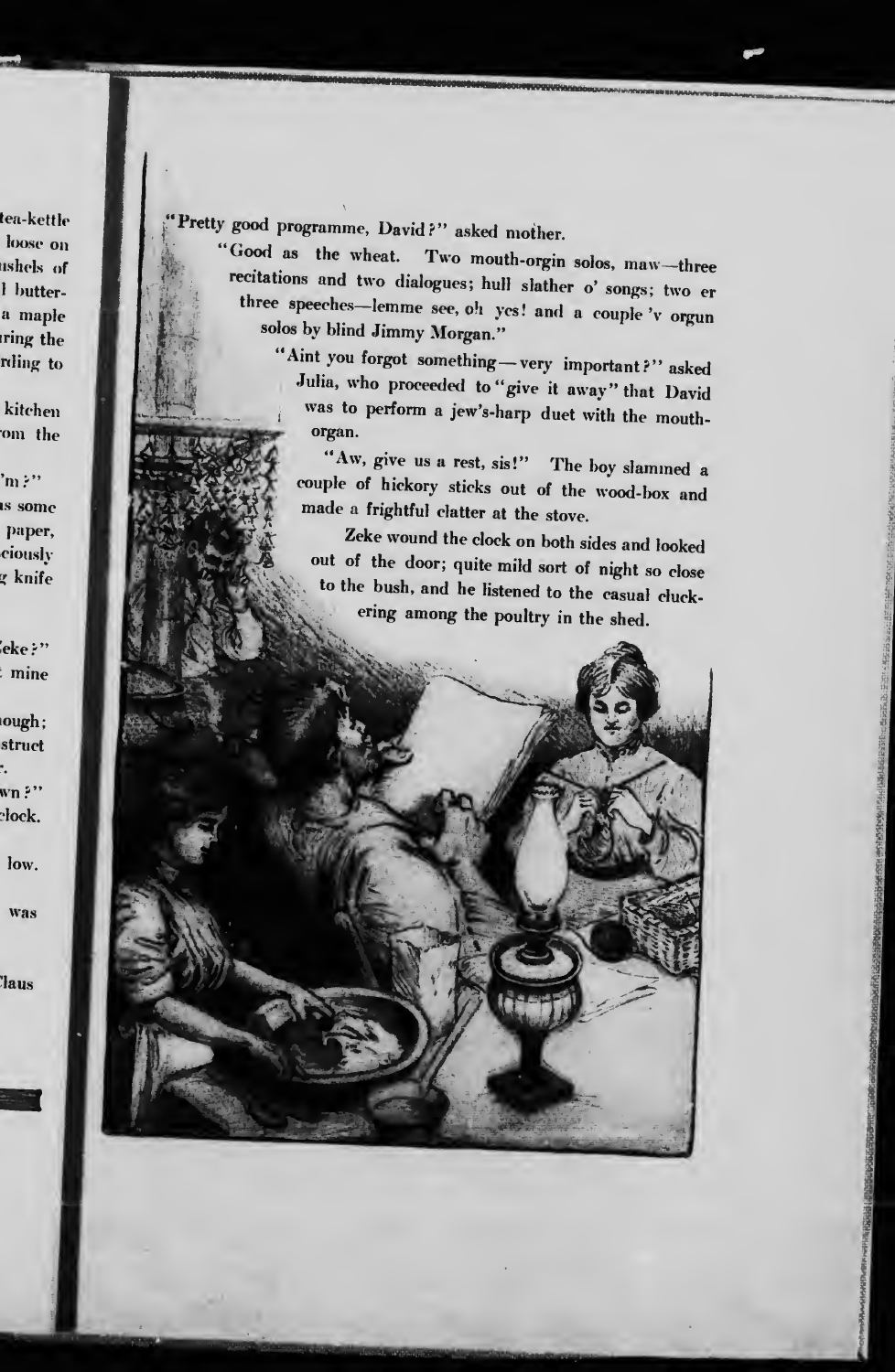the old muzzle-loading shotgun on the wall. "Guess that fox aint been round lately, hez he?" squinting up

"Gracious! hope he doesn't grab that old gobbler," said Julia.<br>"Shucks! No danger o' that," grinned the boy. "He's high a dry on a hickory lim' in the lane. I seen 'im woll "Shucks! No danger o' that." grinned the boy. "He's high a three ganders the other day."

"He-he-he," giggled Julia. "That was t day he druv you into the stal -when yeh had sich a red fa splittin' the wood."

"Aw—that was two yea<br>ago when I was on a gaffer."

Three days longe that old red-wattle fan-tailed gobble bossed the chip  $\vec{v}$ hill.

> Splitting wood David watche him-with per sive humor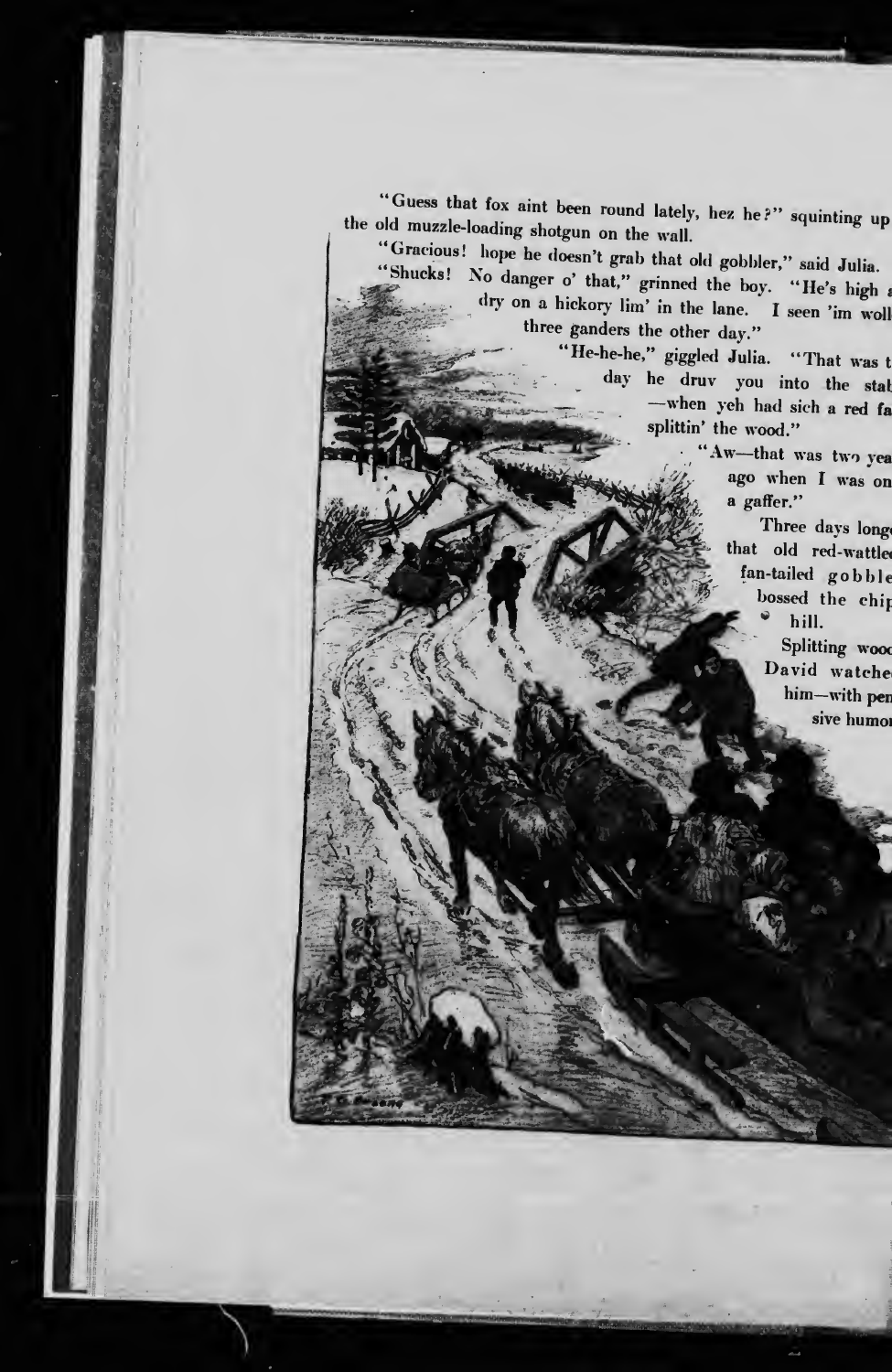ting up at

Julia. s high an' im wollop

it was the he stable n red face

two years was on'y

ys longer l-wattled, gobbler le chip-

ng wood. watched with pene humor.

Once, as she came for an armful of wood, mother took <sup>a</sup> notion to have goose instead.

IMMHM

"Jiminy Christmas! I'd as lief have fat pork as goose. Jist you wait, maw. That gobbler's gobble wunt be heard after sunrise to-morra."<br>This was on Christmas Eve; a mild, cloudy day of casually flittering

snow. That afternoon Dave drove the team and the bob-sleighs out to Hunkers and hauled up a red cedar tree from the swamp. Half the young folk came in sleighs and cutters to the church. They hung paper garlands and festoons of evergreen; they decorated and candled and loaded the tree and put up the red stage curtains-cretonne borrowed from the storekeeper. Also they had a rehearsal in which everything<br>but the Santa Claus role assigned to Zeke Howe was duly gone through,<br>while the girls not on the programme cleaned all the lamps on the scat<br>near the box

people with rheumatics. Shantymen shoepacked in from the backwoods.<br>The hoopmaker tramped up from the black-ash bush on the gore line.<br>The old farmer doctor jingled out in his layback cut-<br>ter. The cattle-buyer arrived wit ter. The cattle-buyer arrived with his coonskin Hunkers was a jangle of bells and a rollicking hubbub of high young life as the bob-sleighs glided in packed with oat-straw, buffalo robes and people two deep. Entertainment as rehearsed was carried out according to written schedule placed in the preacher's hand by the young folks' com-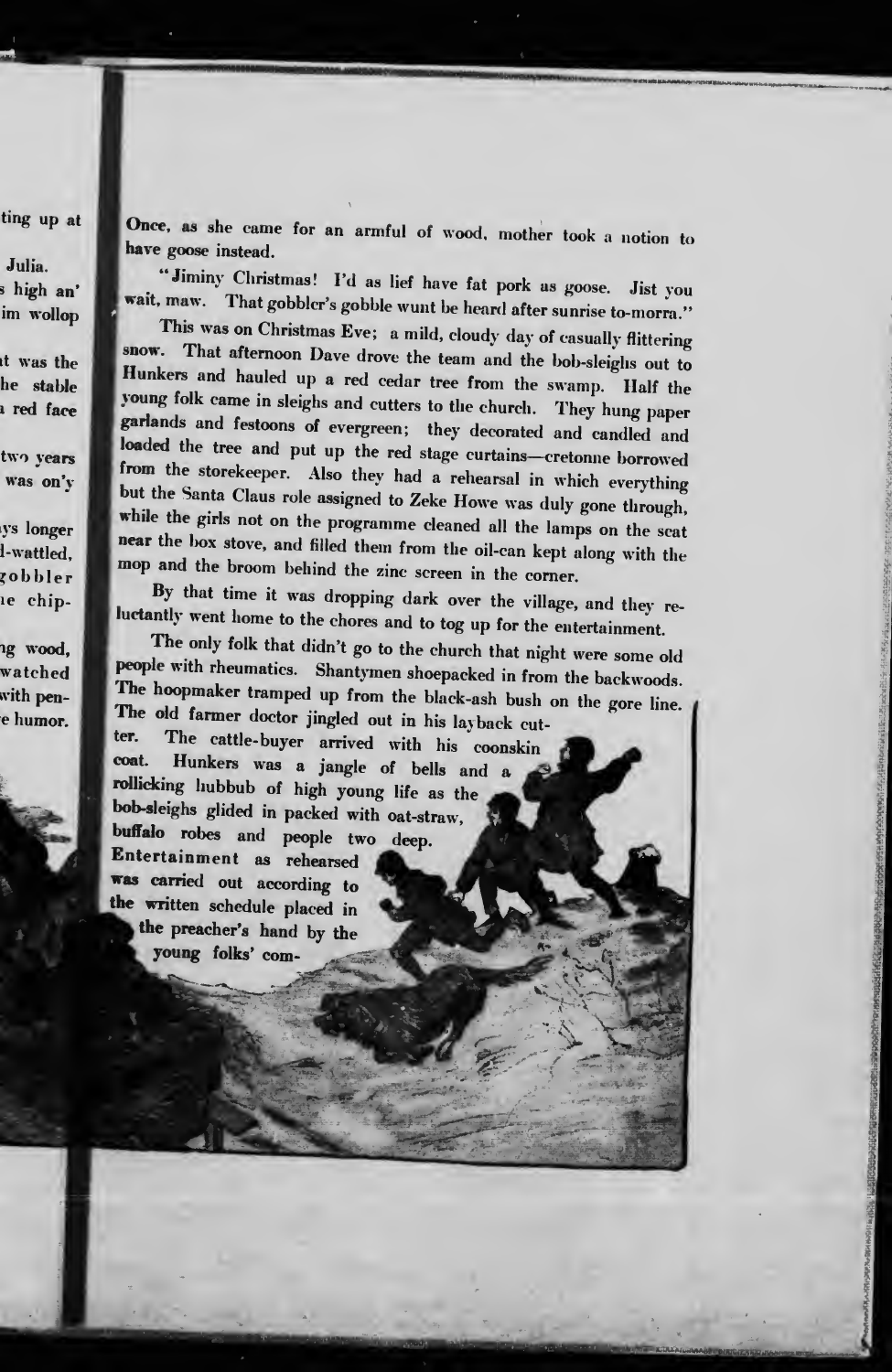mittee. David's jew's-harp of solemn sound chiming with the mouth-organ on the good old popular classic "Nellie Gray," fetched a stampede of applause, so that the chairman lad to call order-just as a conversation lozence inscribed "Kiss me quick" flipped sation lozenge inscribed "Kiss me quick" flipped<br>him on the nese. Then the hand-out bags went round the clowd: when they were empty there was such a fusillade of artillery from blow-ups and exploded paper, that nothing was able to quiet the jamboree but Hezekiah Santa Claus, who in his coonskin coat and his beard o quiet the janiboree but Hezekiah Santa Claus,

**Michael** >

 $\mathcal{A} = \mathcal{A}$ 

.- «»lZ:^\ :W>v-

**PRANCHA REAL PROPERTY** 

 $:1.1$ 

rraag and the second control of the second control of the second control of the second control of the second control of the second control of the second control of the second control of the second control of the second con

i 11-

t to be a state of the state of the state of the state of the state of the state of the state of the state of

cotton-batting, and his string of sleigh-bells, appeared from be hind the curtain in a grand mysterious hush.

 $F_{\alpha}$ 

 $\mathcal{F} = \mathcal{F} \cup \mathcal{F}$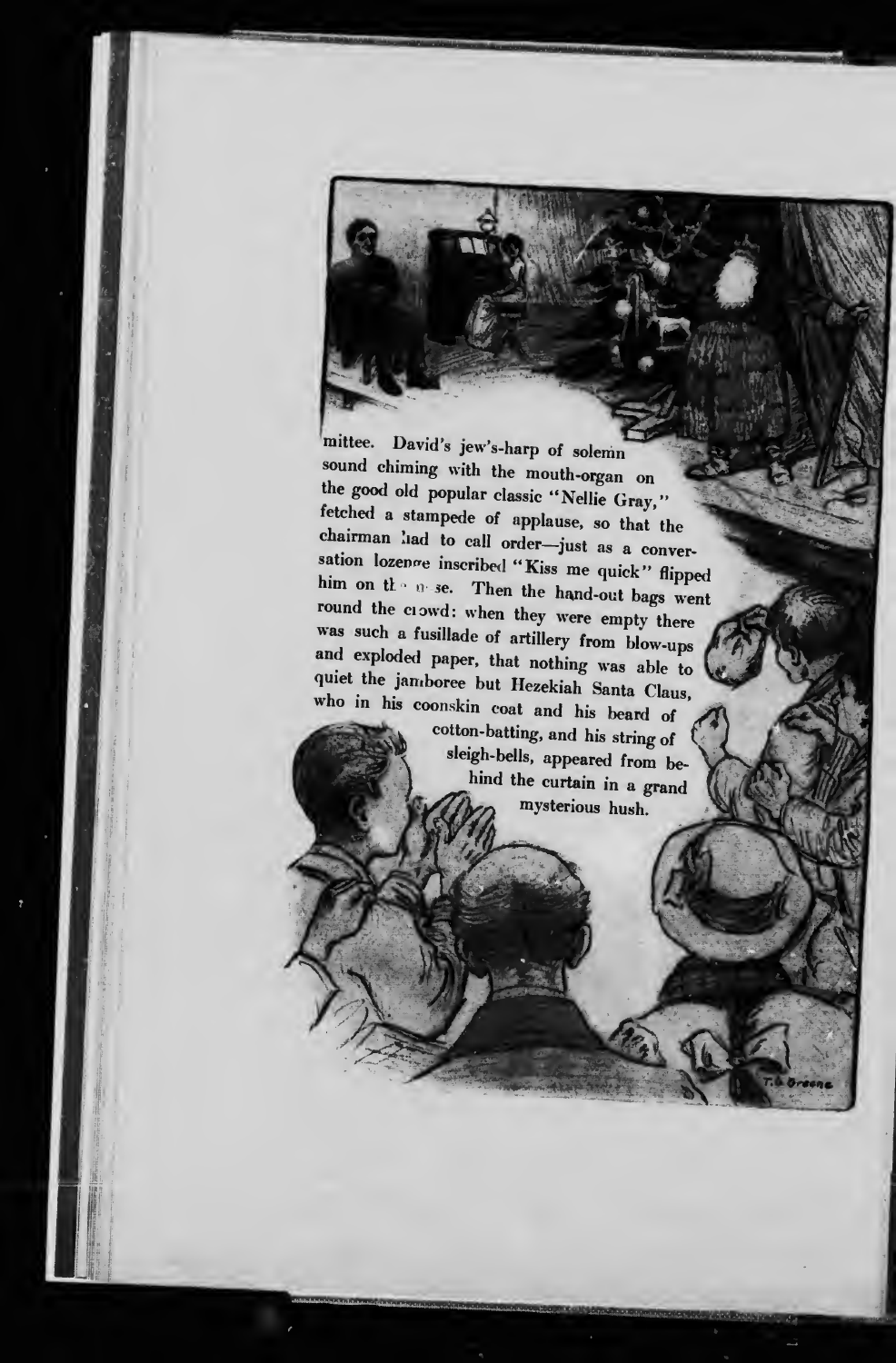When he got done with his benevolences midnight was nigh at hand and the meeting broke up; went the four roads in a hulabaloo of revelry, heard for a mile and a half. By the time the last bob-sleighs turned in and unhooked, some of the "night-hawks" were wishing one another "Merry Christmas!"

Regular bedtime round Hezekiah's place was half-past nine at the latest; but that night it was half-past one before the last one turned in with the last stocking hung up at the door.<br>All this while there had been very little ado about presents. Indeed

We were not overburdened. For a few days or so there had been some little scheming; but there was no one to get presents from us, outside of that farm, and nobody ever thought of sending any in. The postmaster who kept the general store was never known to handle a gift from the<br>mail-bag carried by the stage driver. He stocked up with a few knick-<br>knacks himself—tin horns and stick candies and boxes of blocks for the<br>children, to or on the walls to be used for furniture and clothes. Nobody ever worried about how much or how little a thing cost. None of them had any real value-except that they served to remind one of somebody in a trifling way. Certainly the ear of corn found in Hezekiah's stocking, Tl ""![ o'u''"""'^' '^' ''' °^ ^°^" ^°""^ •" «-«kiah's stocking, and the early Ohio potato that fell out of David's in the light of the creep- ing dawn, had not caused anybody else much mental anxietv or expend! ing dawn, had not caused anyhody else much mental anxiety or expenditure of cash.

David was up by starlight. So was Hezekiah. Thev pulled on their boots at the rear of the kitchen stove. .

Fretty cute trick o' yourn, dad—that potatah. (Josh! hope yeh get the kind o' corn yeh expected."

"Yup, yaller Flint 's all right, bub." as he got the lantern. "Say, how 'bout that gobbler?"

"Oh, donchu worry, dad. I'll 'tend to that."

David let his dad boot away to the stable. He went softly over the chip-hill in the creeping light of the Christmas day; silent glimmerings

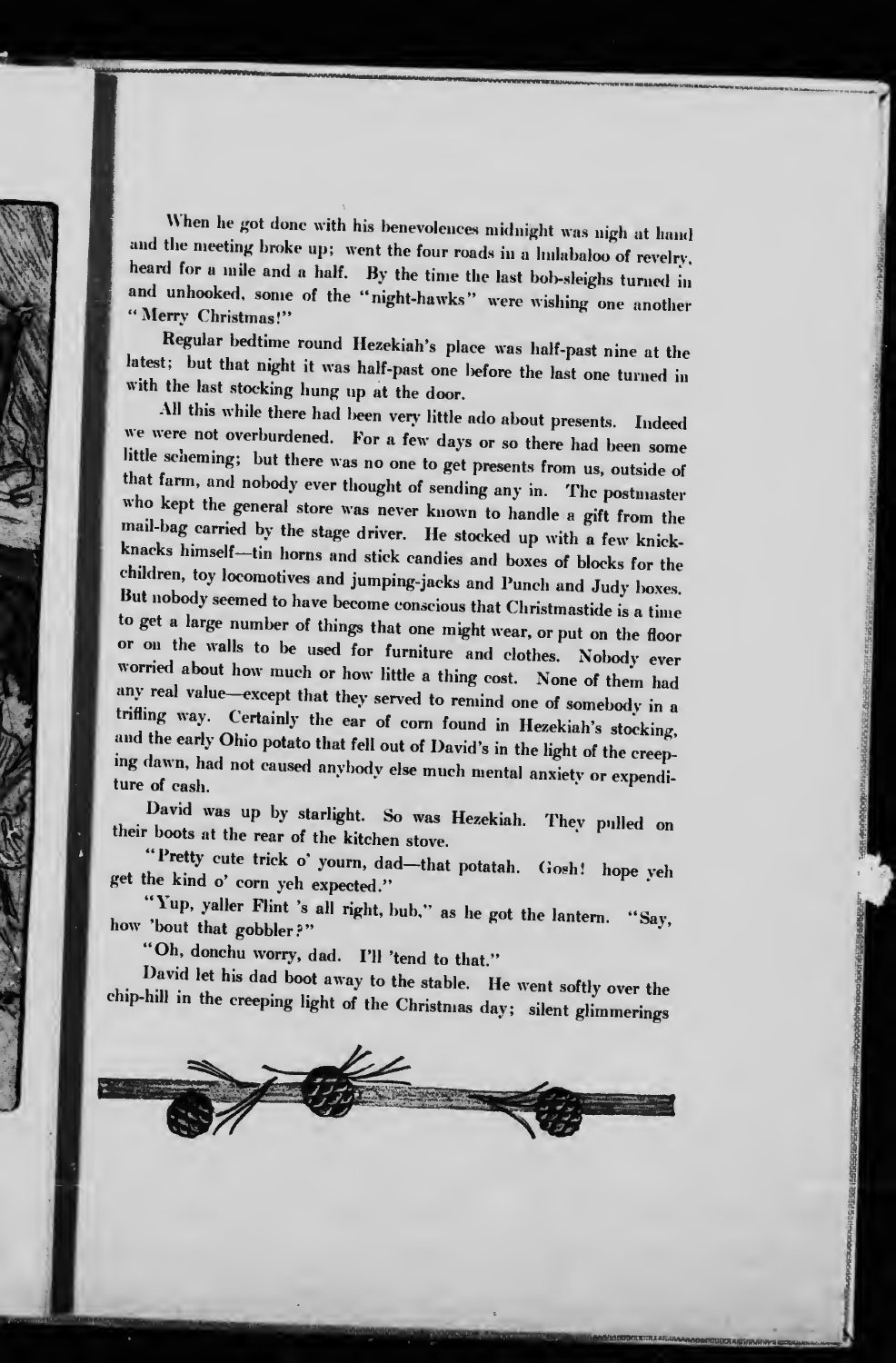over the bush as the stars faded and flickered out; and of course, be<br>cause in every boy there is something mystical, he was thinking vaguel<br>about the one bright star over which they had argued and the Christma<br>carols that wards the black, silent bush where a mile or so back the Chippewas in<br>their wigwans would be just starting their smokes, not knowing any-<br>thing about the meaning of Christmas and with no sort of dinner but<br>black squirrels

By this stage of thinking David had the axe hunted up, and he poked<br>away furtively to the hickory tree in the lane where the old gobbler had<br>roosted for years. He could see him plump and black against the<br>dawn as he went s

"Can't help it, old boy. Now's y'r las' chance to gobble on earth-if<br>y're goin' to."

the other fowl into a clack The other fowl into a clack and a flutter, and in the general melee David got him hard and fast by the legs. How he got him off the limb and down to the ground and away to the log on the chip-hill, should perhaps be set down in some classic about ancient sacrifices. But in a very little while th door for the dog to smell at suspiciously-when mother and the girls came down to wash.

"Igorry! I got 'im all hunkadory," said David as he hunched away to help dad with the chores.

Then the sun peered out of the neck of woods and the clearing was glorious with cold, clear light.

Breakfast was no sooner over than mother put her pudding into the steamer. The girls went plucking the gobbler in the yard; and long before it was time for Uncle Martin to arrive, that historic bird was sizzling fragrantly

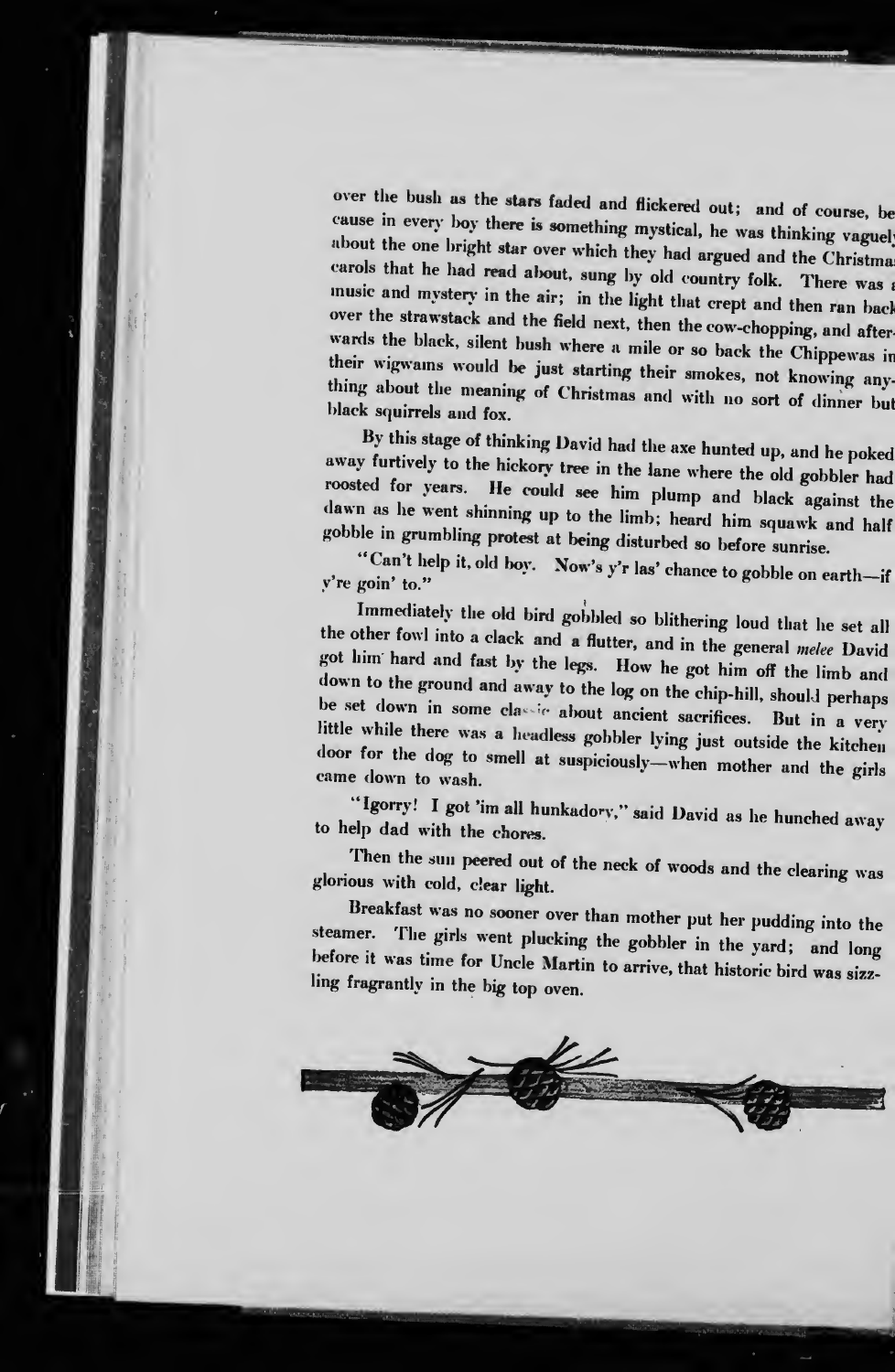urse, bevaguely hristmas re was a an back nd afterewas in ng anyner but

e poked bler had inst the nd half

ırth—if

set all David ab and erhaps a very sitchen e girls

l away

lg was

to the l long s sizz-

Along about half-past eleven the folks drove in-sleeked-up team, light driving harness and double-seated cutter with two buffalo robes; for Uncle Martin was a well-to-do man; a bulky, bearded, bush-whacking sort in his younger days, but now very mellow and benign, with Aunt Matilda as red-faced as a peony and jolly as a bed of sunflowers; also three young folk whose names are too long and numerous to mention

So the stalls were full of horses, and the table with two extra leaves in it was quite surrounded by the two happiest, most uncantankerous families in all the Hunkers land. There was just a fleece of cloud over the bush for a while.

Uncle Martin asked the blessing; and he had one of the simplest<br>ever known, the sort that always seemed sincere, for he took his time to<br>pronounce every word, and that day he seemed to slip in an extra about<br>Christmas—sort

Then-without napkins-we sat and waited for dad to administer the old gobbler; girls and women so busy talking that nobody noticed with what fine old mastery the head of the family was doing the job. Uncle Martin talked to David, who was just at the age when words of wisdom from a big clean-lifed man like that were stored up never to be forgotten.

"Now, Aunt Tildy—what's your part?"<br>"Oh, a bit o' the breast"—she was going to say, when David broke in with a fine allusion to the good job he had made of the neck; because<br>Julia was telling the other girls in a giggling way about the jew's-harp Julia was telling the other girls in a giggling way about the jew's-harp performance at the church, and he hated to be blunt and shut her up before company.

"Now then, David, I guess you'll have the part that went through the fence last," sniggered dad when he had got round the board-once.

"Huh! That's where you get left, dad. That gobbler aint been able to go through a fence for three years. He allus went over it." Which in those times was counted a merry jest.

The talk at that dinner would have filled a book; ranging over a vast variety of topics: personal, municipal, political and commercial; markets all reviewed-prices of every living and dead thing for five years